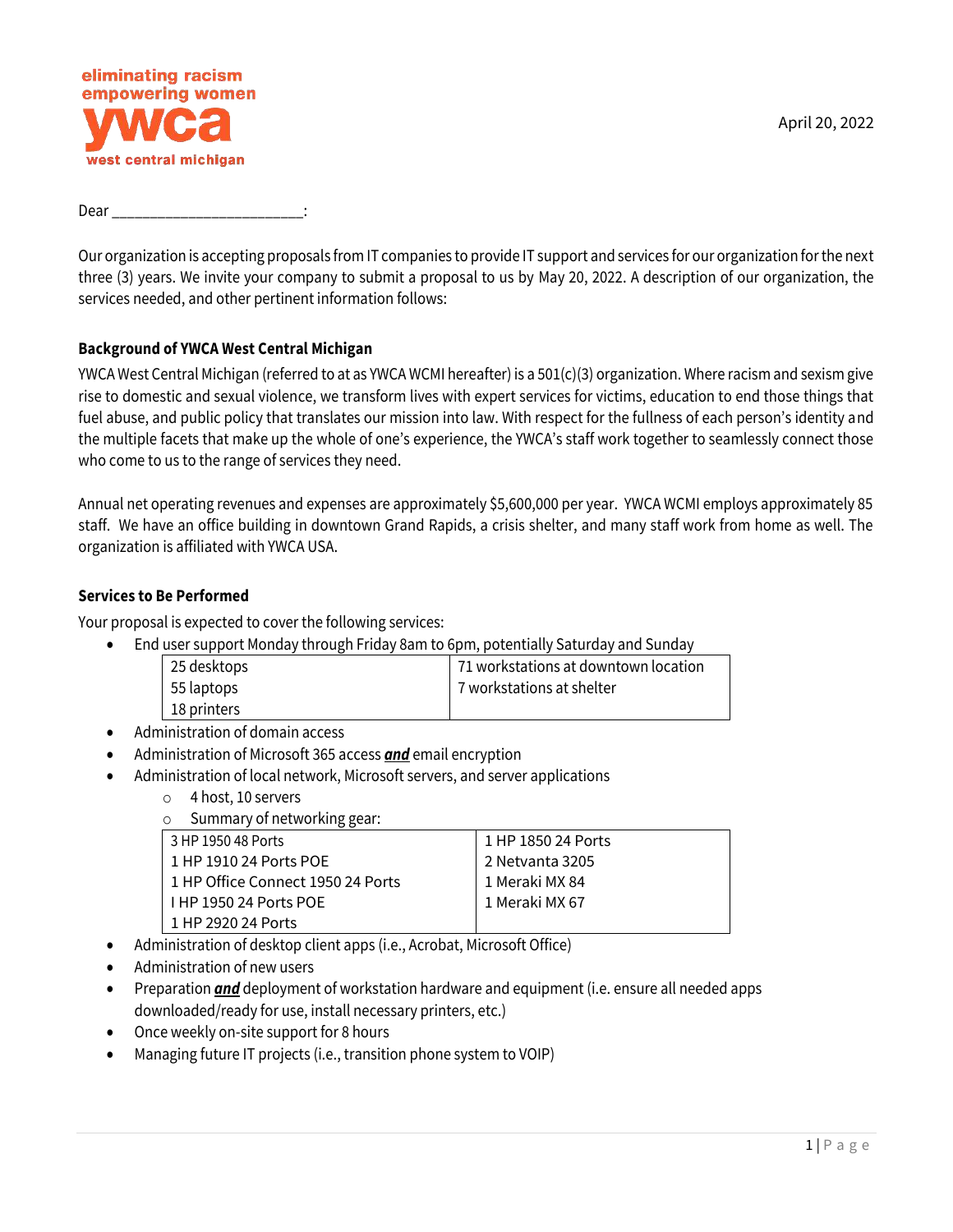# **Key Contacts**

Following are key contacts for information you may seek in preparing your proposal:

| <b>Contact Name &amp; Title</b>                        | <b>Contact Information</b>                 |
|--------------------------------------------------------|--------------------------------------------|
| Stephanie Miletich, Chief Organizational Development & | smiletich@ywcawcmi.org<br>$(616)$ 426-3722 |
| People Officer (CODPO) - Primary Contact               |                                            |
| Femi Fadayomi, Chief Operating Officer (COO)           | $(616)$ 426-3737<br>ffadayomi@ywcawcmi.org |
| Kelly Scott, Chief Financial Officer (CFO)             | $(616)$ 426-3710<br>kscott@ywcawcmi.org    |
| Charisse Mitchell, Chief Executive Officer (CEO)       | cmitchell@ywcawcmi.org<br>$(616)$ 426-3700 |

Requests for additional information, visits to our sites, and appointments with key contacts should be coordinated through the CODPO. You may reach them at the email or number listed above. Please return the completed proposal to their attention at the email address provided.

#### **Relationship with Prior IT or Current Service Provider**

These services have been provided by internal staff.

#### **Other Information**

Due to the nature of YWCA WCMI's work and the highly confidential, HIPAA protected client records any on-site technicians will need to undergo a criminal background check. HIPAA compliance and client confidentiality will likely require a more robust confidentiality agreement.

### **Your Response to This Request for Proposal**

In responding to this request, we request the following information:

- 1. Detail your company's experience in providing IT support and services to organizations in the nonprofit industry, as well as associations of a comparable size to YWCA WCMI.
- 2. Provide information on whether you provide services to any related industry associations or groups.
- 3. Discuss commitments you will make to staff continuity, including your staff turnover experience in the last three years.
- 4. Identify the Account Manager, Customer Service Lead, Project Manager, On Site Support who will be assigned to our job if you are successful in your bid, and provide biographies. Indicate any complaints against them that have been received, if any. Indicate any corrective actions that have been taken by the company with respect to these people.
- 5. Describe how your company will approach the IT support of the organization, including the end user and client support model. Also discuss the company's approach to project management, and making recommendations regarding security and risk management, and new technologies for consideration. And finally, discuss the communication process used by the company to discuss issues with management.
- 6. Set forth your fee proposal for the IT support and services for three (3) years May 1, 2022 to September 30, 2025, with whatever guarantees can be given regarding increases in following years, preferably with a 3-year price lock. The proposal should include details of additional fees outside the scope of the IT support and services (i.e. travel, on site services, etc.).
- 7. Describe how you will bill for the engagement and bill for questions on technical matters that may arise throughout the year. Provide a detailed schedule of labor hours provided for each year of the engagement to accompany the fee information. If applicable, provide current standard and discounted billing rates for classes of professional personnel.